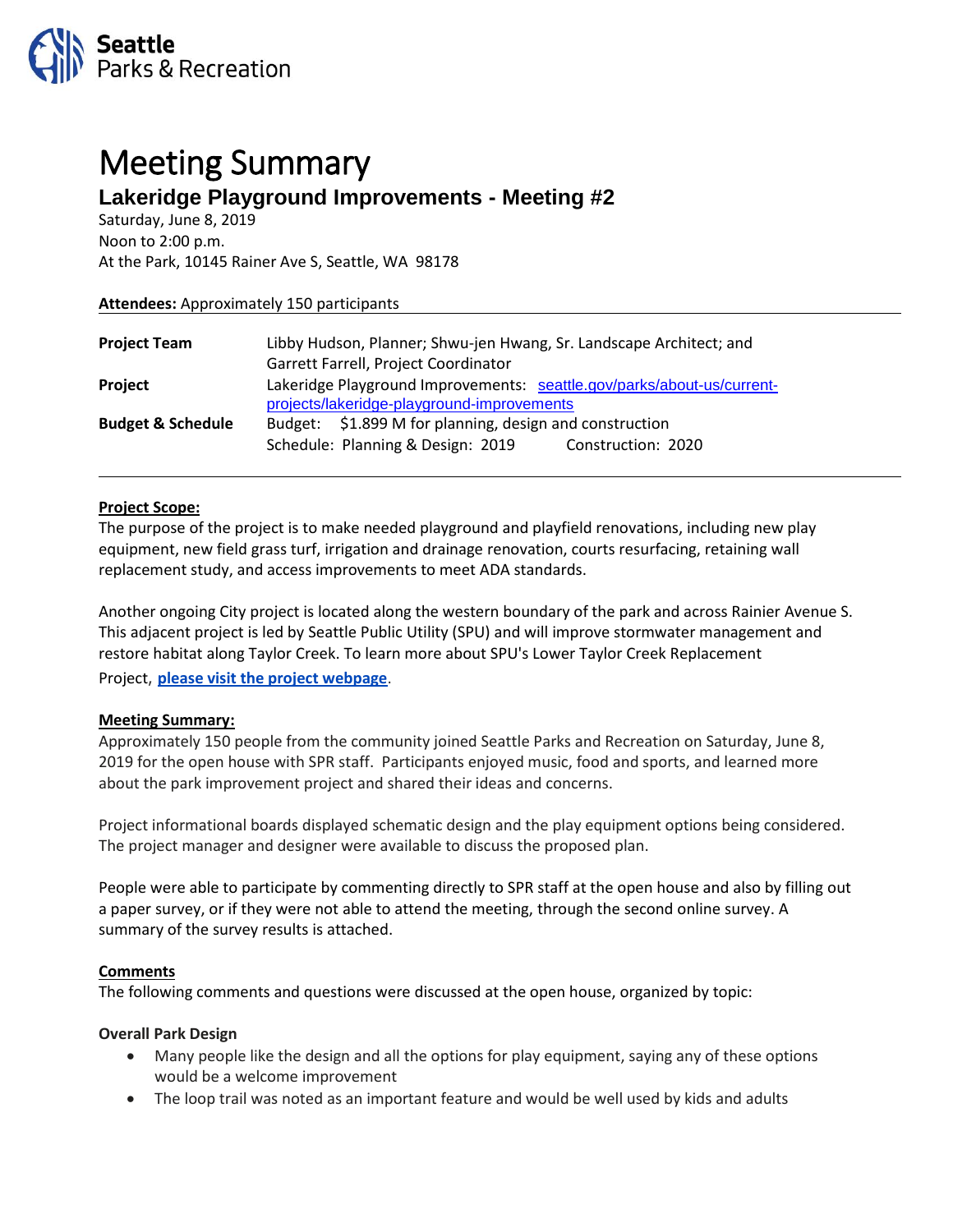• Love the loop idea for biking and running

## **Play Area**

# *Play Area Surfacing*

- Concerns about engineered wood fiber for surface because it is not accessible and can be a safety issue.
- Prefer rubberized surface because it is easier to address safety issues (example: play area at Crest Meadow Park, Renton)
- Q: If budget is limited in providing alternatives to wood fiber, how can we get funded? SPR Response: We understand the desire for different play area surfacing, but we are limited by budget. King County Sport Utility Grant provides opportunity for neighbors to apply for playground improvements. You can also contact Parks Info to express safety concerns- 684-7587, or after hours-684-7250.

# *Play Area Design Components*

- Q: The hill behind the playground with wonderful views is my favorite spot; can the existing stairs be utilized and connected by a simple trail with rocks up to the hill? This could be nature play experience for children too. SPR Response: The hill is steep, and City ADA staff may require an accessible route for equal
	- opportunity. We will study the grade there and our project budget to look at the feasibility.
- Q: The Southend needs an off-leash dog park between Genesee and Renton. Can the hill behind the playground be converted to small dog off-leash area? SPR Response: The hill is too steep for off-leash area due to erosion. It's not in the scope of work.
- Q: Will the wall around the playground remain? SPR Response: Much of the containment wall around the play are will remain. However, the front wall will be removed to provide an accessible route to the play area.

# *Play equipment*

- Many like all the play equipment options and were happy to see new equipment going into the play area.
- People expressed reasons why they like different Options. Options 1, 2, & 3 all offer many activities, more natural looking, & imaginative

## **Plaza**

• Q: Will there be seating in the plaza to watch our children play in the play area? SPR Response: Yes, the plaza will be bigger. There will be picnic tables and BBQs in the plaza. The younger kids play area will be located closer to the plaza, the older kids play structure in the middle, and swing at the farther end.

# **Courts**

- Keep basketball. It is important here.
- Pickle ball is a nice addition. We like to play tennis. Will there be tennis courts? SPR Response: The existing timber wall is failing and soil slumping into the court. We will remove the wall and restore it to natural slope. From previous survey, people showed more interest in basketball. We will provide basketball, multi-sports court, pickle ball/badminton and paving games, but not the tennis. There are tennis courts in other parks not far away from this location.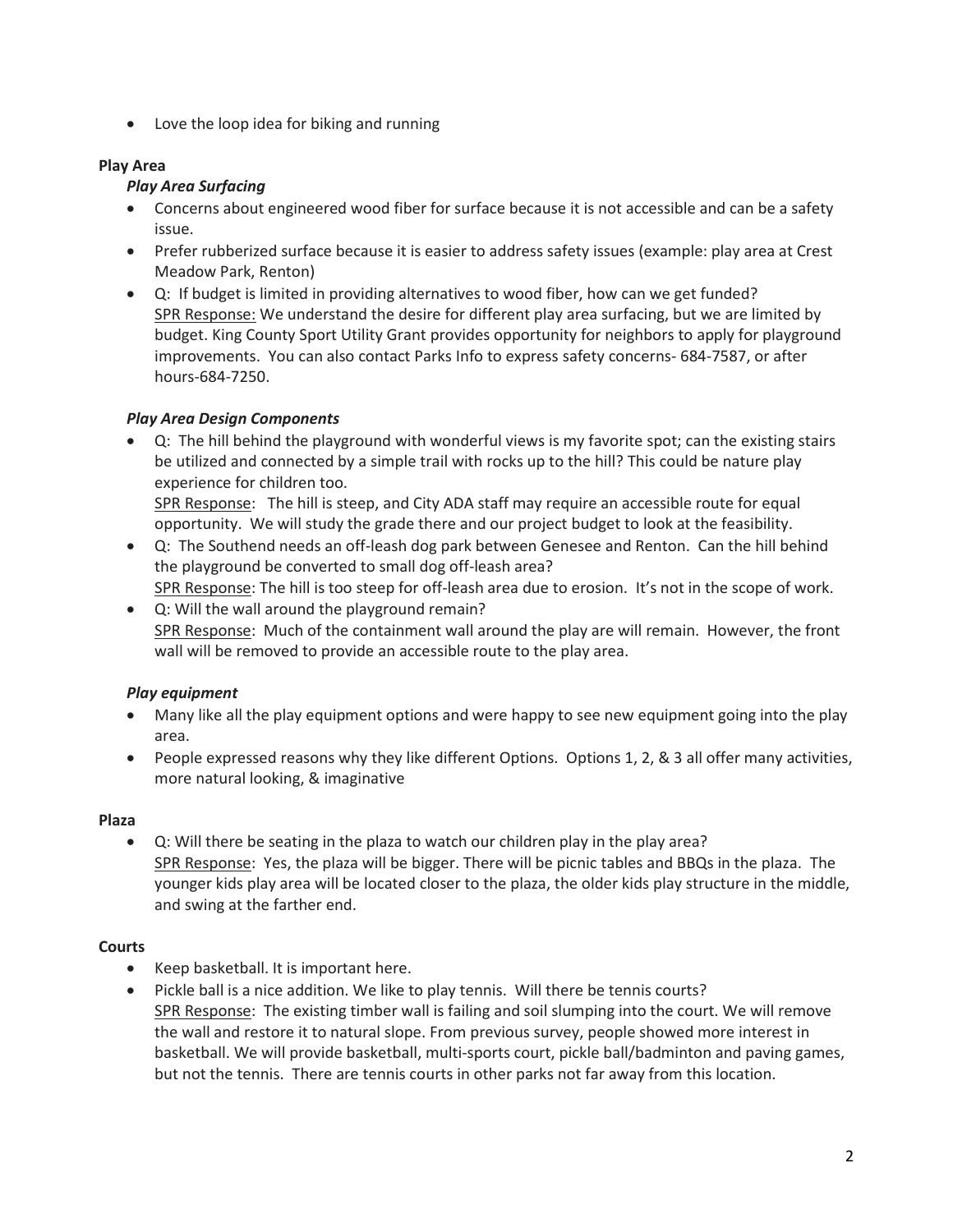## **Playfield**

- Q: What are the improvements planned for the playfield? SPR Response: There will be new grass turf, drainage and irrigation improvements, dugouts, accessible route to the dugouts and viewing areas, as budget allows.
- Q: How will the drainage be improved?

SPR Response: We are studying the hillside hydrology and designing a system that will collect the water at the foot of the slope and then direct this flow away from the field. We will regrade the field and add a soil mix that drains better. We are also installing a new underdrainage system to collect the stormwater and direct it into the storm system. These measures are intended to address the existing wet areas and to drain the field, allowing it to be used earlier in the season.

• The local Little League cannot use this field because it is too wet. Artificial turf should be provided instead of grass turf.

SPR Response: The primary goal for the playfield improvements is to solve the drainage problem at this park. This solution will lead to the field being useable earlier in the season and solve the concerns and issue expressed by the Little League. The park is designated a neighborhood park and has limited parking, and the ballfield is relatively small and is not planned for conversion to synthetic turf. Solving the drainage problems here will go far in improving the ballfields playability.

## **Pedestrian Access & Trails**

- Many people liked the loop trail and asked about detail of the route. They like the opportunity to walk, run, and for kids to be able to learn how to bike on the loop trail. SPR Response: The loop pathway will be dependent on budget. We understand that this is a highly desirable component and are designing it to be 5 to 6-feet wide. It will likely be an add-on to the project and will be included as the budget allows.
- Can the connection to Deadhorse Canyon trail be improved by pruning overgrown plants? It would be nicer to walk within the park instead of busy street. SPR Response: We will check with Green Seattle Partnership to see if pruning overgrown plants will help, but there is no formal trail connection due to the steep slope there.
- We need safe access down Cornell Ave from the hill, with street lights and sidewalks to bring our kids to the park
- Walking to the park is unsafe, so need to drive; Should improve safety of the parking area
- We live two blocks away and cannot get to the park easily and safely because there is no sidewalk and it's dangerous to walk here. SPR Response: The right-of-way along the nearby streets are controlled by Seattle Department of Transportation (SDOT). SDOT has a current project to improve the pedestrian crossings and connections along Rainer Ave S. This is part of the SPU Taylor Creek project. (See link above). SPR is coordinating with SPU and SDOT on these related projects and we will pass along the community's concerns and we encourage the neighbors to also contact SDOT on this issue.

## **SPU Project Adjacent to the Park (west and north, across Rainier Ave S)**

• Some people desired to understand the connection between the adjacent SPU/SDOT projects and opportunity to see the salmon.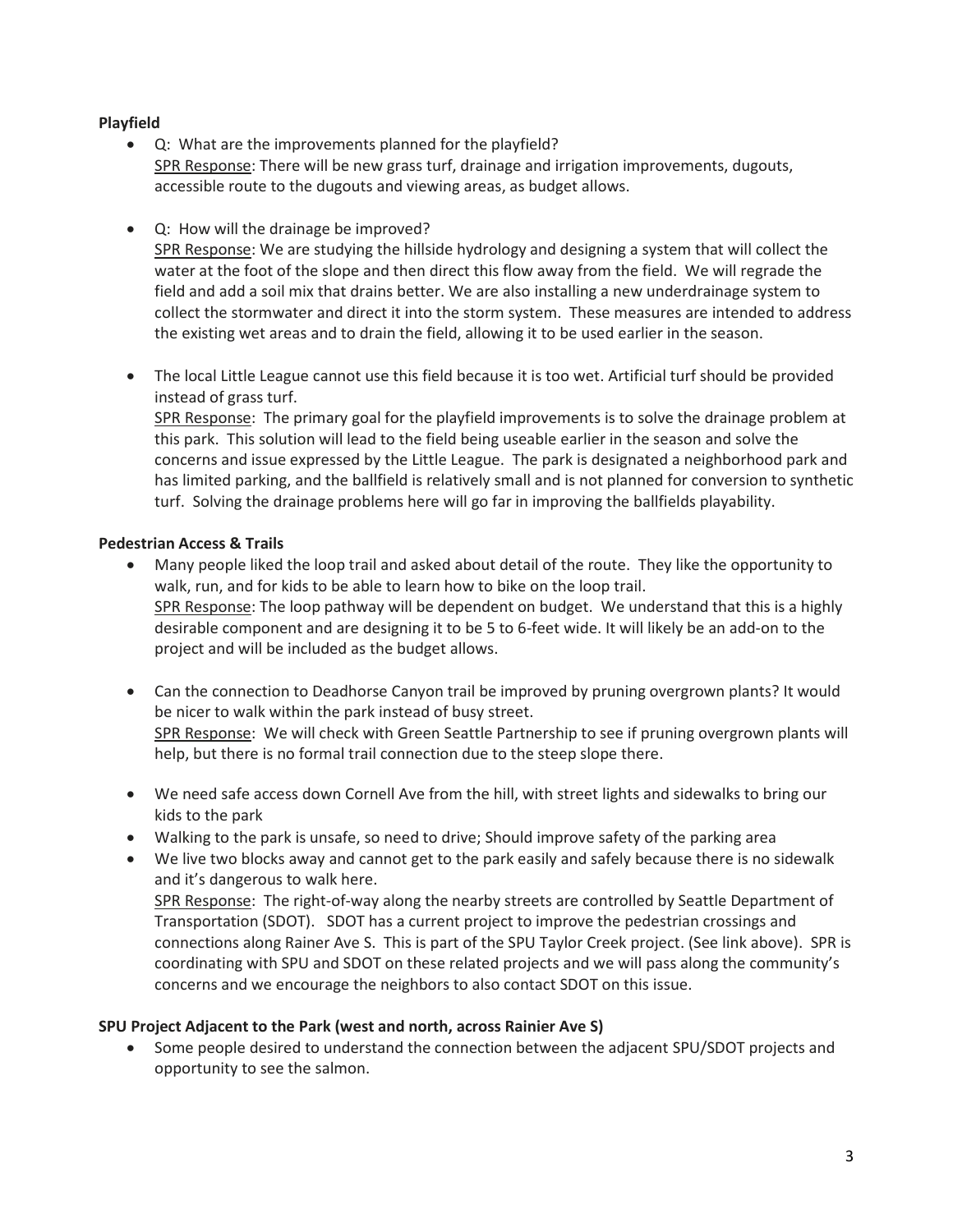SPR Response: SPR continues to coordinate with SPU on their habitat improvement project. Our project will be constructed prior to theirs. We anticipate making appropriate connections and are working together to understand each of the project design needs.

### **Traffic Concerns**

• Many expressed concerned about the traffic safety at intersection of Cornell and Rainier Ave S. SPR Response: As part of the SPU Taylor Creek project, SDOT will improve the intersection by narrowing Cornell to slow speed and funnel cars better onto Rainier Ave, as indicated on the plan. Please see the SPU project link above for more information.

#### **Schedule**

• Q: When will this improvement be done? SPR Response: After this meeting to gather and incorporate public input, we will proceed to construction document and seek permit, bid project and start construction. It will be done by next year.

#### **Next Steps**

The online survey remained open for another two weeks – until June 21. The project schematic design and selected play equipment will be provided on the project page. An optional meeting may occur in the early fall if SPR determines that it is needed to further refine the design.

# **Second Lakeridge Playground Improvement Project Survey Results Summary**

\_\_\_\_\_\_\_\_\_\_\_\_\_\_\_\_\_\_\_\_\_\_\_\_\_\_\_\_\_\_\_\_\_\_\_\_\_\_\_\_\_\_\_\_\_\_\_\_\_\_\_\_\_\_\_\_\_\_\_\_\_\_\_\_\_\_\_\_\_\_\_\_\_\_\_\_\_\_\_\_\_\_\_\_\_\_

Approximately 35 people provided comments through the paper survey at the open house, and another 38 provided comment online.

## Question 1 – Which design element that may be added (based on budget availability) would you like most – Loop Trail, Adult Fitness, or Incorporating Art into the design?

The loop trail was the most desired as a multi-age, multi-use trail for kids to ride bikes and scooters, and adults to walk and jog. People wanted to see a trail that could accommodate kids on bikes and scooters, in addition to walkers of all age and abilities. Adult fitness is the second and art incorporation is the third.

## Question 2 – Please share thoughts on the overall schematic design.

The majority of commenters thought the design was good and were happy to see the park renovated. Some wished that the restrooms were included in the project. Many were happy that basketball was remaining. Some wanted more trees at the site. People thought pickle ball was a good addition. Some people want rubber surfacing and more benches at the play area. A number of people support benches and BBQ shelter One desired an off-leash dog area. A number of people were concerned about the traffic and lack of sidewalks. There were concerns expressed related to the walkability of the adjacent street and the existing restroom blocking views of the play area.

Question 3 – A successful play area will enhance children's physical, social and cognitive development. In comparing the four options, which Play Equipment Option do you like best and why?